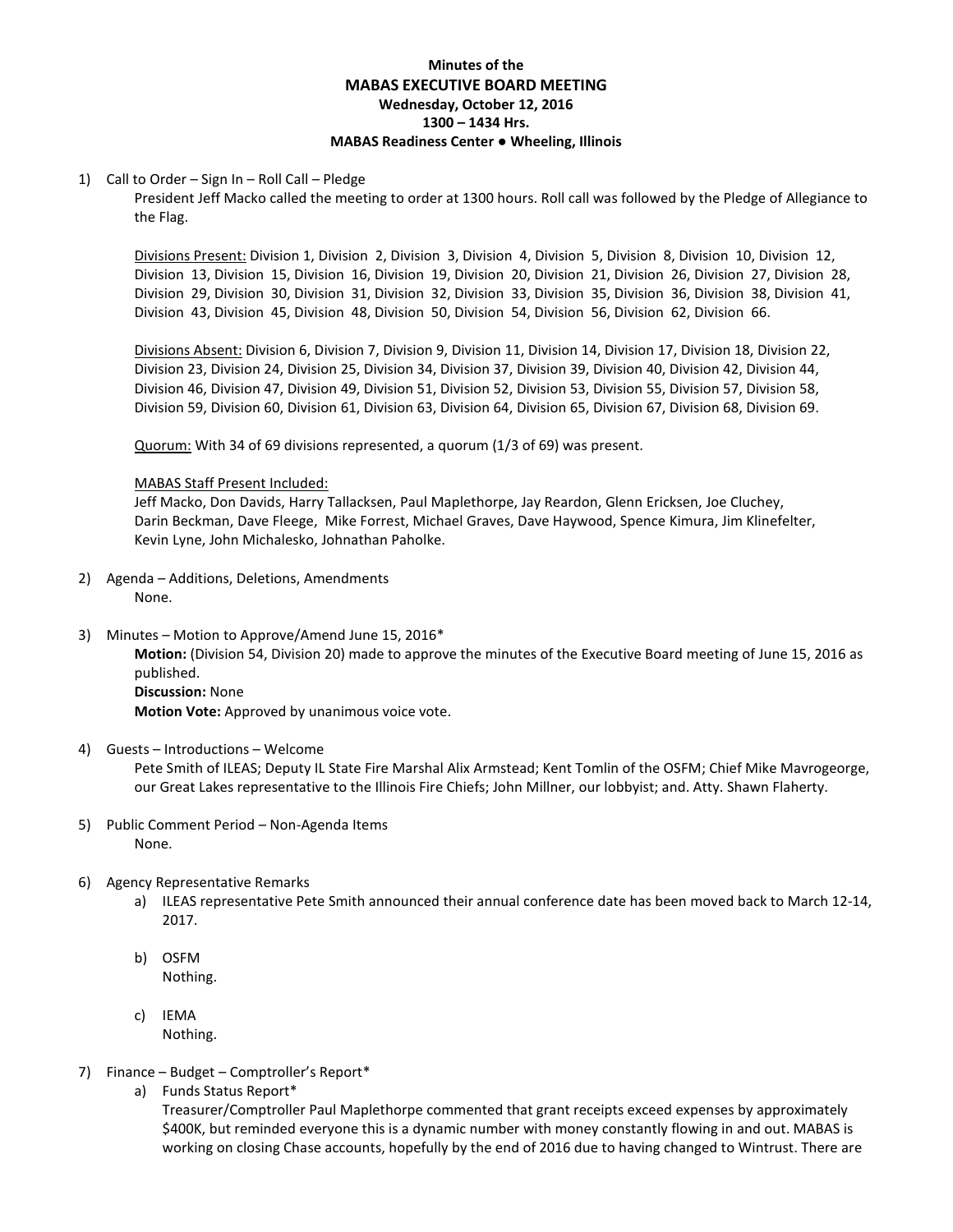some negative figures in the Operations Fund, partially due to the process of deciding which MRC expenses are to come out of Dues and which out of Operations. Enterprise Fund shows a negative in part due to having to pay upcoming Summit expenses in the previous fiscal year. Dues shows a negative balance in part because we made the last MRC purchase payment of \$200K in February. All in all, MABSAS is in good shape financially. **Motion:** (Division 21 Division 35) made to approve the Treasurer's Report as presented. **Discussion:** None

**Motion Vote:** The Treasurer's report was approved by unanimous voice vote.

- b) Dues Report 2016\* No report.
- c) Grant Matrix 2015 Current

(4-1-16 / 3-31-17)\*

Jay Reardon commented 2015 funds run through 3/31/17. MABAS has requested a 3-month extension on the current grant cycle in order to better coordinate with the 2016 "extended" grant cycle. MABAS is making allocation adjustments in an attempt to bridge the rest of the current grant cycle by making it a 15-month cycle. Then we'll delay spending 2016 funds until 7/1/17. (See next subject.)

d) 2016 Grant Submittal – Pending – Status Report (4-1-17 / 3-31-18)

The 2016 grant matrix for the period beginning 4/1/17 was in the June meeting packet and was approved since that meeting. That next grant cycle is a 15-month cycle, but at 12-month funding limits, representing about an 8- 13% reduction in funds. Right now we're able to maintain our current levels of service through the next grant cycle, but we don't know what's going to happen beyond that. The Presidential election will have an unknown effect.

## 8) Attorney & Legislation

- a) MABAS/ILEAS License Plate Legislation\*
	- 1) 2017 Reintroduction Summit 10-28-16

Jay Reardon explained this is the 4<sup>th</sup> year we've submitted legislation proposing a \$3 surcharge on license plate renewals which would generate \$9M/year for MABAS. Because the Governor has not been willing to talk about any revenue bills until the expense deadlock is resolved, sponsors have pulled it to keep our proposal from being killed.

## 2) Transportation Coalition – Constitutional Amendment Ballot Question

The Transportation Coalition (mostly road builders) wants to have control of all money dealing with transportation-related items; which would include license plate renewal fees. They pushed to make this a Constitutional Amendment issue mandating that "transportation money" be only spent on transportation items.

 Lobbyist John Millner shared further background information. The Senate and House passed the bill to have a Constitutional Amendment, and the Governor signed it. John was assured this morning by Senator Haine our license plate surcharge bill will still be okay because there's a clear nexus with transportation. Although those are just words without guarantees, John thinks we would be okay. But would such action be in keeping with the intent of the Constitutional Amendment? The question is whether MABAS-IL support, or opposition, to the Constitutional Amendment would create friends or create enemies that could harm us down the road?

 Atty. Shawn Flaherty stated he believes the content of the legislation is not very promising and suggested we try to get something in writing.

 Someone asked if MABAS has ever before taken a Constitutional Amendment stance, asking if we take a stance on this one would we need to take a stance on future ones. Jay Reardon opined there would be no future expectation. He further stated we use the Illinois Fire Services Association as the caucus for all major fire services in Illinois.

 Mike Mavrogeorge of the IFSA commented that a MABAS stance would carry much more weight than that of a single organization.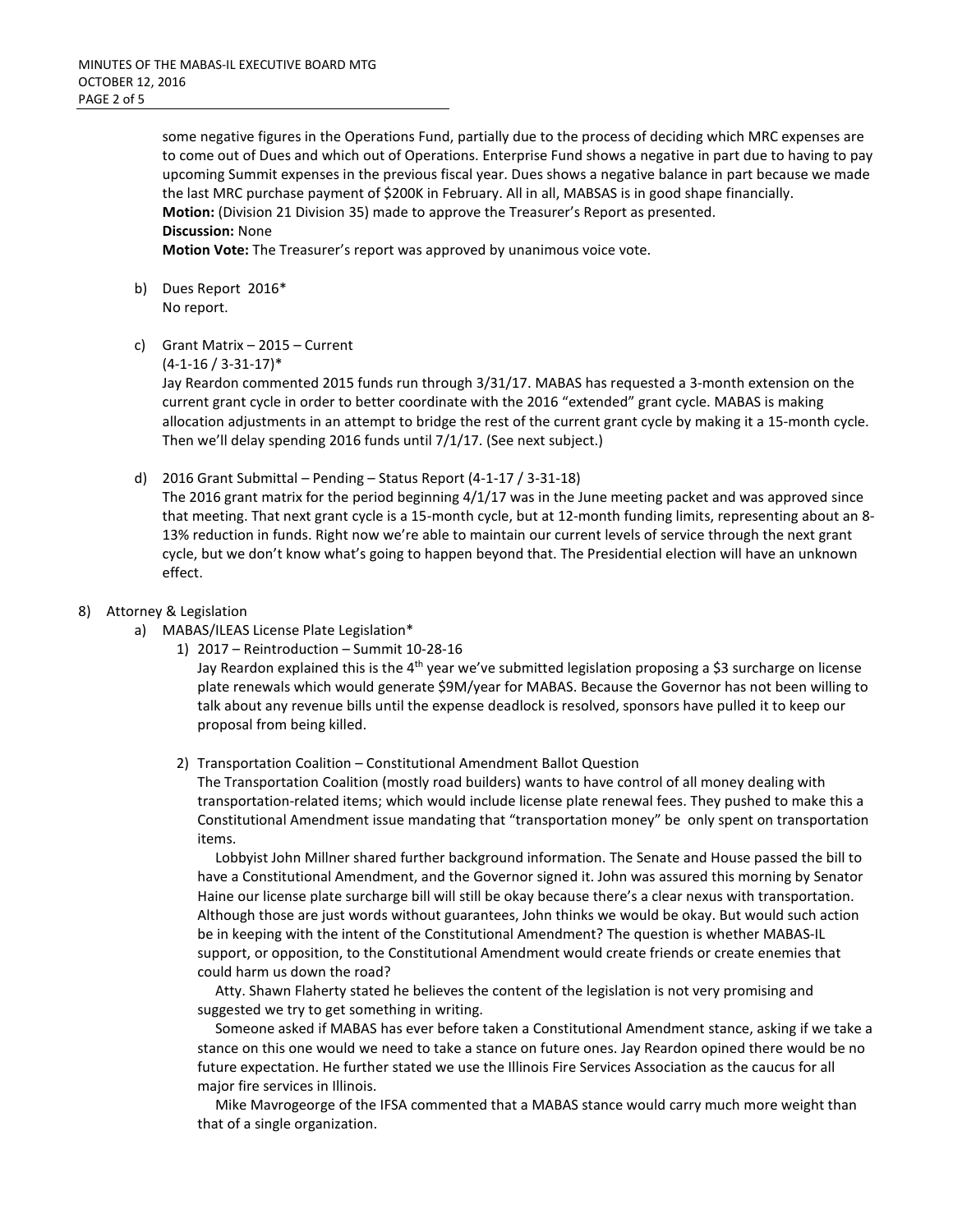In response to a question from the floor Jay Reardon commented that if MABAS doesn't take a position we won't have a tool to negotiate with them, and silence would suggest we're not concerned with the outcome. The outcome of the Constitutional Amendment is now in the hands of the voters. **Motion:** (Division 48, Division20) made to give the Leadership Team the authority to take a public stance for, against, or remain silent regarding the Constitutional Amendment. **Discussion:** None additional.

**Motion Action:** Approved by unanimous voice vote.

- b) Current Budget Deadlock Approval Actions
	- 1) OSFM Budget & MABAS Grant We received and appreciate the 2016 grant from the OSFM.
	- 2) Federal Grant Funds Pass Through Approval The pass through of FEMA funds has been approved again this year despite the IL budget deadlock.
- c) MABAS-IL & MABAS-WI Interstate (EMS) MOA In Process Legal Actions Pending There was a meeting in July at which time an agreement between IDPH and Wisconsin EMS was drafted. There some legal tweaks being worked on. We hope we'll have a solid document for approval at our February meeting.
- d) MABAS-IL & MABAS Indiana Interstate (MAMA-C) MOA In Process Legal Review The same type of agreement (as above) is still in process with Indiana.
- e) MABAS Contract Addendum Progress Report\* Joe Cluchey reported activity has slowed down quite a bit. There's less than 25% to complete. If there are concerns, get in touch with your Branch Chief to discuss the issues. Branch Chiefs are working hard to try to get this business wrapped up.
- 9) Policy Considerations
	- a) MABAS Dues Work Group Report Draft Policy Introduction Only With PowerPoint\* Work group co-chairs John Kachanuk and Sean Maloy reported the work group did a lot of research, not desiring to change simply to make a change. The proposal today is based on the rate of inflation since 2008. They are proposing a second fund (Capital Fund) be added to give some flexibility to the MABAS board when trying to set the budget. They are proposing an initial review in three years and then every five years after that. A PowerPoint® (shown, and in the meeting packet) was developed to highlight the numerous values of being a MABAS member to give comfort to questions about the increase. The statewide dues hardship clause has been maintained. The proposal is to be voted on at the February Executive Board meeting. There were no reactionary comments, and no discussion.
	- b) MABAS New Division Agency Transfers Divisional Separations Work Group Report and Draft Policy Introduction Only\*

Work group co-chairs Rob DeFrance and Rick Welle explained the proposed new policy. The goal to keep all divisions equal in ability and equipment available to be deployed. The work group listed cost-items that would have to be considered when creating (or splitting) a division. The work group encourages divisions with a large number of member agencies to create subcommittees to consider the issues if wanting/needing to break up into smaller divisions. Jay Reardon explained that a "new" division will have to work with MABAS staff to hammer out how to deal with the cost of setting up a new division and running at an equivalent deployable level as other divisions. The proposed policy is to be reviewed prior to taking action at the February Executive Board meeting.

c) Division 12 Petition For Primary Member Agency Separation For the Intent to Create a New MABAS Division\* A petition from Division 12 has been filed for some departments to split off to form a new division. The issue is to be on the February meeting agenda for action. MABAS will be using the draft standard as the yardstick to measure the pending action. MABAS staff will be getting together with both groups.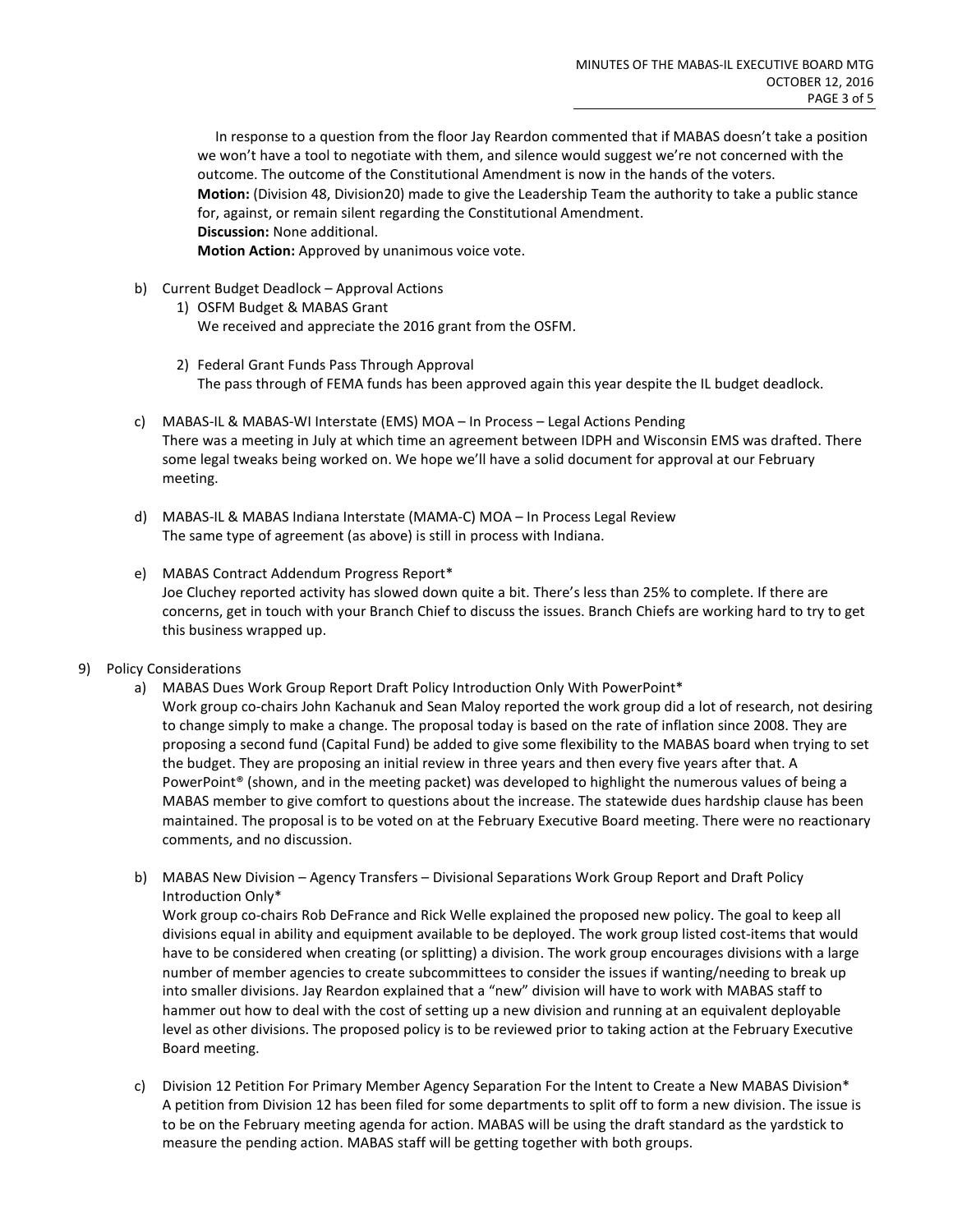- d) MABAS Staff Uniform Policy Update Introduction Only\* Proposed for review and subsequent action at the February 2017 Executive Board meeting is a draft policy covering clothing for staff personnel.
- 10) Committee Matters and Reports

None.

# 11) CEO Report

a) MABAS Non-For-Profit Exploration\*

The Elected Committee is proposing creation of a 501(c)(3) arm of MABAS allowing us to receive tax-deductible donations of money that could help us fund things not covered by grant money, such as the annual summit, training seminars, etc. Legal has advised such an organization with a cap of \$50K/year income can be set up at a cost not-to-exceed \$2,000.

**Motion:** (Division 20, Division 43) to move forward with establishing a 501(c)(3) organization at a cost not to exceed \$2,000.

**Discussion:** None.

**Motion Action:** Approved by unanimous voice vote.

b) CCDHSEM – MABAS Swift Water Teams (2) Development

Two swift water teams are in the process of being established through UASI funding, one being a Cook County team and the other a multi-divisional team. Spence Kimura reported the Cook County team began forming February 2016. Divisions 1, 3 and 24 joined together to form the second team, with 28 members making the final selection. MOU's have been signed. The first joint training activity was last month, and more are planned. The teams have a projected time of mid-2017 to be operationally ready, depending on available funding.

- c) MABAS Annual Training Summit
	- 1) February 6-10, 2017 Bloomington-Normal

The 2017 Annual Training Summit is scheduled for the week of February 6, 2017. This year's line item for the Summit is about \$60K compared to last year at \$120K. Next year's appears to be at \$10-12K, which demonstrates the need for additional funding methods.

2) Summit Theme – Recent Terrorist Strikes

Planned presentations include: ● Sandy Hook: a mother speaking on what it is to be a survivor after the loss of a child; ● The Mumbai attacks: FBI doing an overview; ● The Paris attacks multi location strike; ● Dallas sniper attack: a tactical officer and two 911 dispatchers; ● Orlando Pulse: police officer & 911 dispatchers; ● San Bernardino terrorist attack from vehicles to fixed sites to gun battle; ● Suspicious indicators & facility hardening; ● Command Perspective on a bombing event that will become interactive with audience members; ● Anatomy of a Disaster (working lunch) walk-through.

- 3) Command Feb 6-8, 2017 (Executive Board 2-8-2017)\*
- 4) Dispatchers Feb 8-10, 2017\*
- 5) Committee Work Session 2017 Feb 6, 2017 Monday morning.
- 6) Registrations Open December, 2016 Online registrations.
- 7) No OT/BF Available Mainly applies to dispatchers. They've already been informed.
- d) ITTF Consideration To Restructure The IL Public Safety Director is considering changes to the ITTF structure. No information is ready to be released.